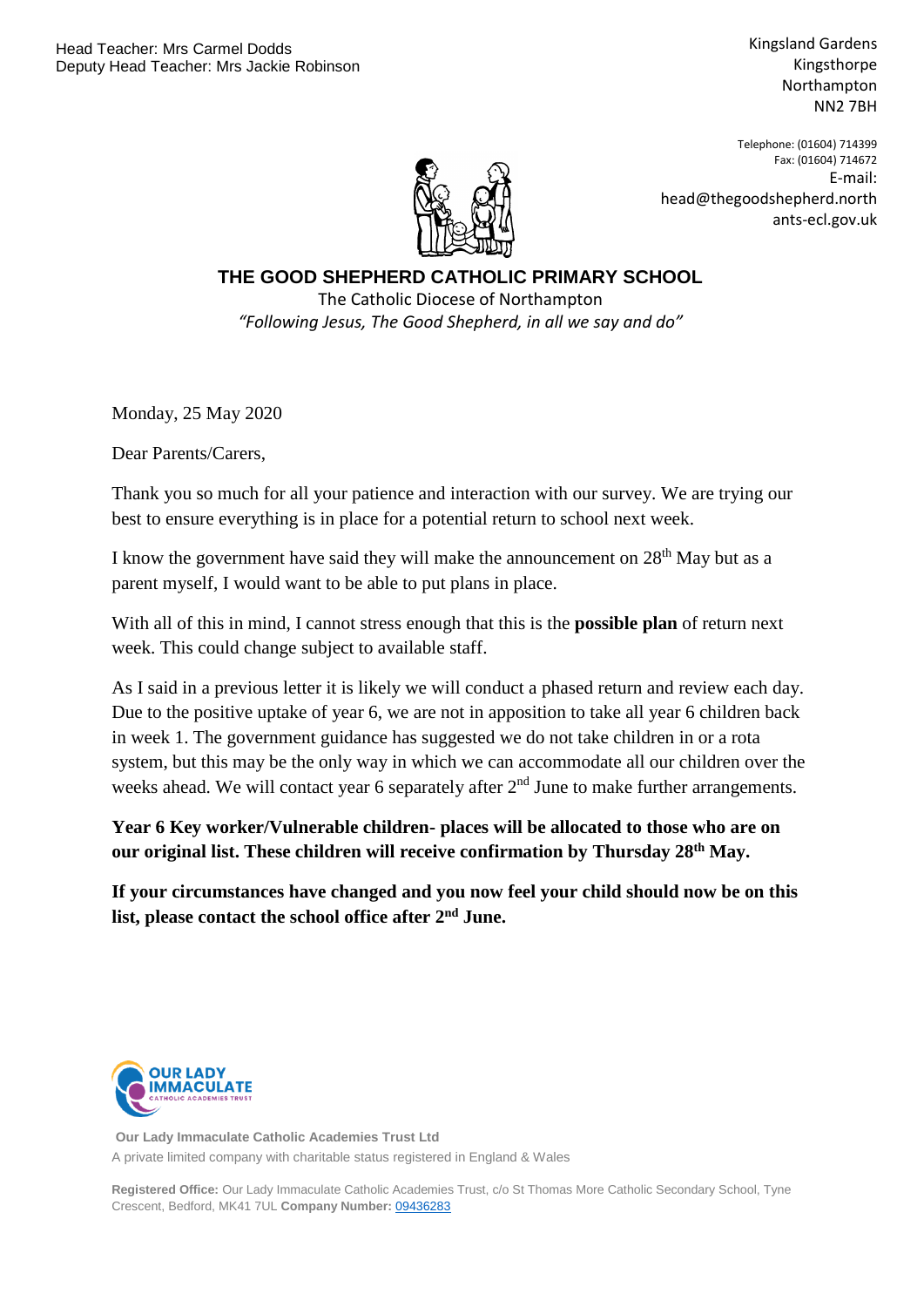## **Week 1**

| <b>Day</b>                              | <b>Year Group</b>                                                          | <b>Timings of Day</b> |  |
|-----------------------------------------|----------------------------------------------------------------------------|-----------------------|--|
| <b>Monday June</b><br>1 <sup>st</sup>   | School is closed for staff training and final site checks.                 |                       |  |
|                                         |                                                                            |                       |  |
| <b>Tuesday June</b><br>2 <sub>nd</sub>  | <b>Year 6 Bubble A</b>                                                     | 9.15am-2.45pm         |  |
|                                         | (Key worker children and<br>Vulnerable children)                           |                       |  |
|                                         | <b>Key worker/Vulnerable</b><br><b>Children Bubble A</b>                   | 9.30am-2.30pm         |  |
|                                         | <b>Key worker/Vulnerable</b><br><b>Children Bubble B</b>                   | 9.30am-2.30pm         |  |
|                                         |                                                                            |                       |  |
| Wednesday<br>June 3rd                   | <b>Year 6 Bubble A</b><br>(Key worker children and<br>Vulnerable children) | 9.15am-2.45pm         |  |
|                                         | <b>Key worker/Vulnerable</b><br><b>Children Bubble A</b>                   | 9.30am-2.30pm         |  |
|                                         | <b>Key worker/Vulnerable</b><br><b>Children Bubble B</b>                   | 9.30am-2.30pm         |  |
|                                         | <b>Year 1 Bubble A</b>                                                     | 9.15am-2.45pm         |  |
|                                         | <b>Year 1 Bubble B</b>                                                     | 9.15am-2.45pm         |  |
|                                         |                                                                            |                       |  |
| <b>Thursday June</b><br>4 <sup>th</sup> | <b>Year 6 Bubble A (Key worker)</b><br>children and Vulnerable children)   | 9.15am-2.45pm         |  |



**Our Lady Immaculate Catholic Academies Trust Ltd** A private limited company with charitable status registered in England & Wales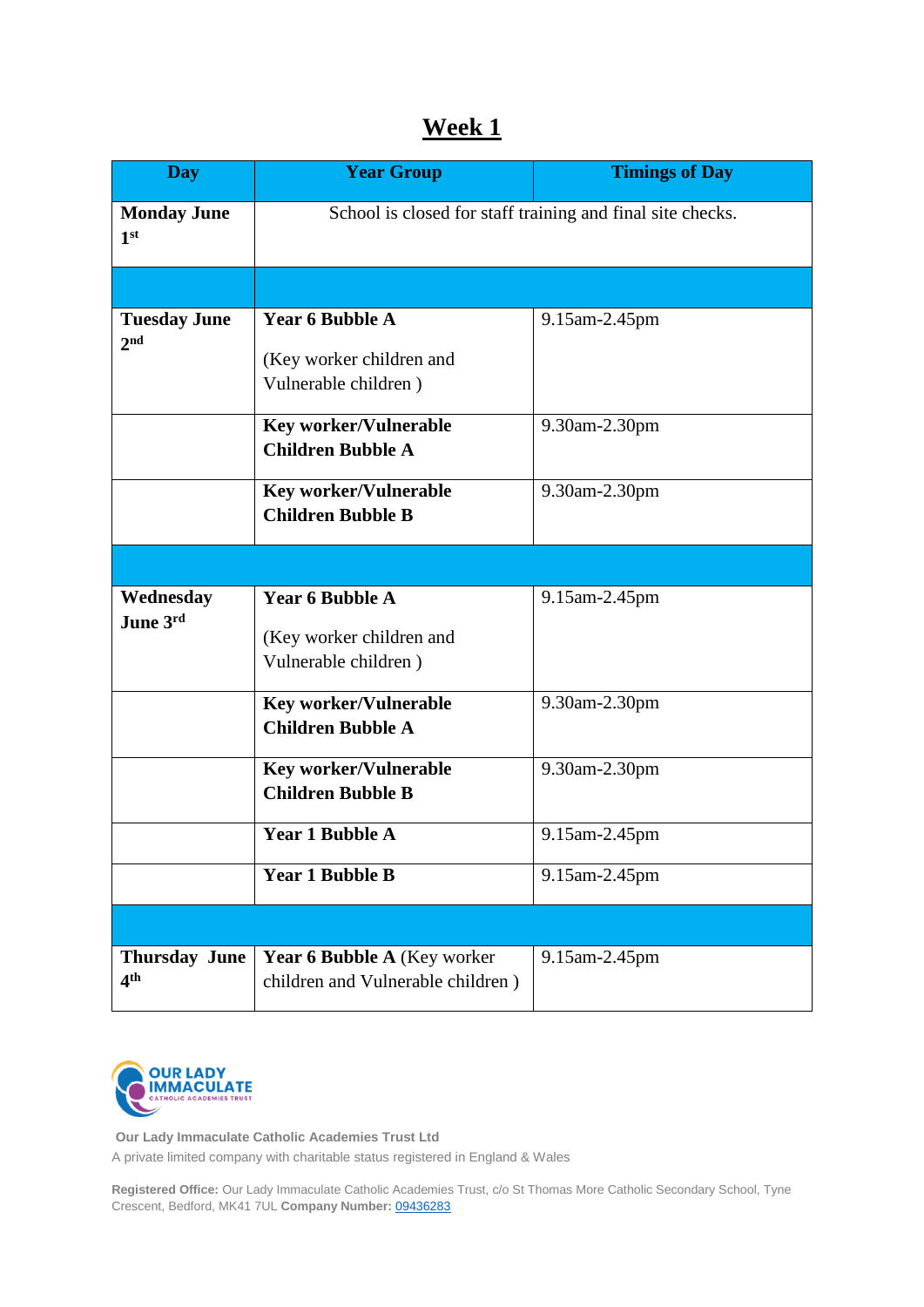|                 | <b>Key worker/Vulnerable</b><br><b>Children Bubble A</b>                   | 9.30am-2.30pm |
|-----------------|----------------------------------------------------------------------------|---------------|
|                 | <b>Key worker/Vulnerable</b><br><b>Children Bubble B</b>                   | 9.30am-2.30pm |
|                 | <b>Year 1 Bubble A</b>                                                     | 9.15am-2.45pm |
|                 | <b>Year 1 Bubble B</b>                                                     | 9.15am-2.45pm |
|                 | <b>EYFS Bubble A</b>                                                       | 9.30am-2.30pm |
|                 | <b>Nursery Bubble A</b>                                                    | 9.30am-2.30pm |
|                 |                                                                            |               |
| Friday June 5th | <b>Year 6 Bubble A</b><br>(Key worker children and<br>Vulnerable children) | 9.15am-12noon |
|                 | <b>Key worker/Vulnerable</b><br><b>Children Bubble A</b>                   | 9.30am-12noon |
|                 | <b>Key worker/Vulnerable</b><br><b>Children Bubble B</b>                   | 9.30am-12noon |
|                 | <b>Year 1 Bubble A</b>                                                     | 9.15am-12noon |
|                 | <b>Year 1 Bubble B</b>                                                     | 9.15am-12noon |
|                 | <b>EYFS Bubble A</b>                                                       | No school     |
|                 | <b>Nursery Bubble A</b>                                                    | No school     |

- Year 1–6 Bubbles Bubble has maximum 15children
- $\bullet$  EYFS/Nursery 2 adults per 8 children.
- Each bubble has 2 staff members.
- Each bubble has their own toilet facility and their own entrance.
- Markings through school for parents and signage directing each bubble.
- Staggered entry and exit times. Staggered lunch times.
- Cleaner attached to each bubble



**Our Lady Immaculate Catholic Academies Trust Ltd** A private limited company with charitable status registered in England & Wales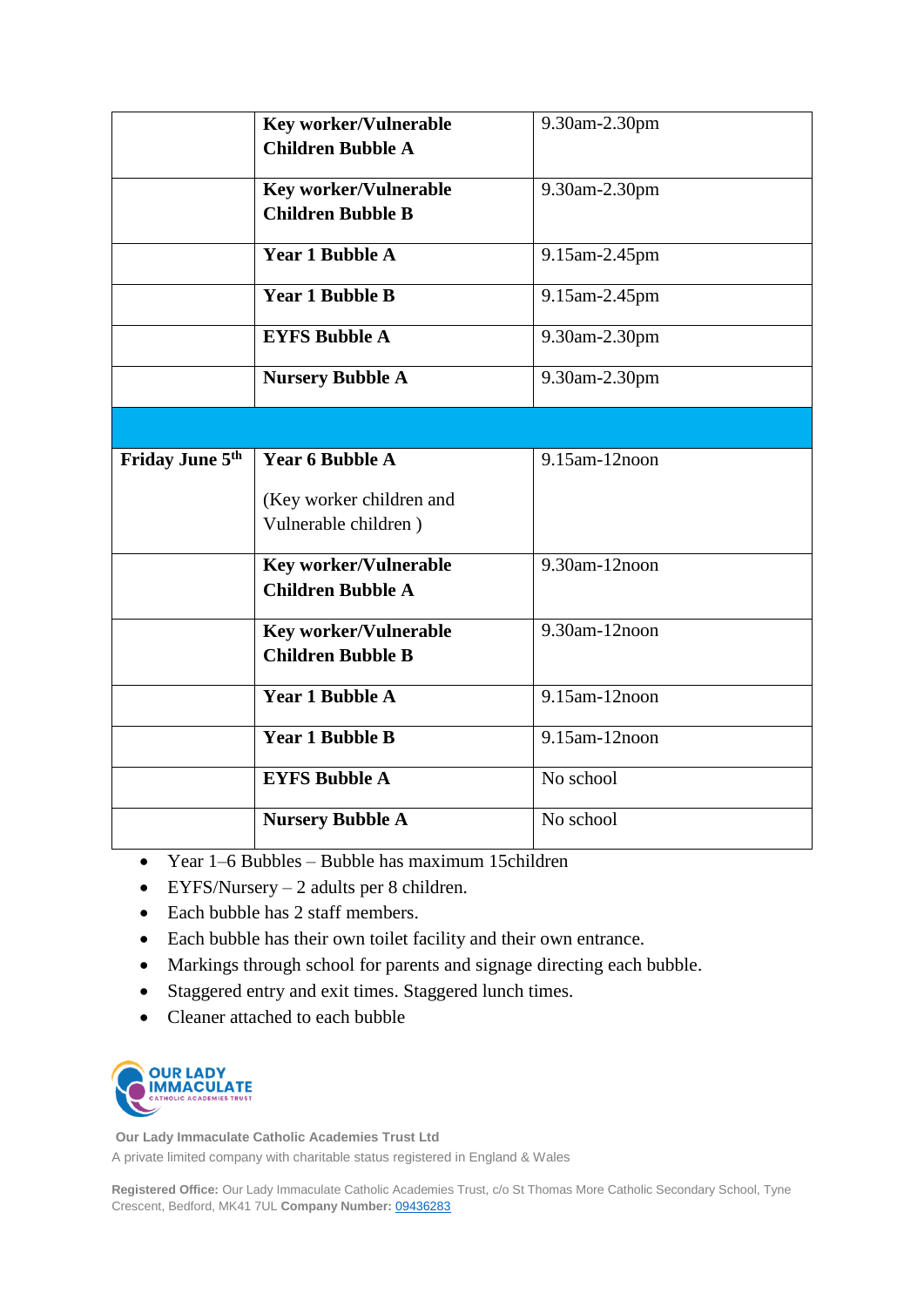- Each bubble has the same lunchtime supervisor every day.
- Each bubble has their own play area.
- Where possible we have tried to ensure bubbles are looked after by full time staff.

## **Draft Week 2 Plan**

| <b>Day</b>       | <b>Year Group</b>                                | <b>Timings of Day</b> |
|------------------|--------------------------------------------------|-----------------------|
| Monday June 8th  | <b>Year 6 Bubble A</b>                           | 9.15am-2.45pm         |
|                  | (Key worker children and<br>Vulnerable children) |                       |
|                  | <b>Key worker/Vulnerable</b>                     | 9.30am-2.30pm         |
|                  | <b>Children Bubble A</b>                         |                       |
|                  | <b>Key worker/Vulnerable</b>                     | 9.30am-2.30pm         |
|                  | <b>Children Bubble B</b>                         |                       |
|                  | <b>Year 1 Bubble A</b>                           | 9.15am-2.45pm         |
|                  | <b>Year 1 Bubble B</b>                           | 9.15am-2.45pm         |
|                  | <b>EYFS Bubble A</b>                             | 9.30am-2.30pm         |
|                  | <b>EYFS Bubble B</b>                             | 9.30am-2.30pm         |
|                  | <b>Nursery Bubble A</b>                          | 9.30am-2.30pm         |
|                  |                                                  |                       |
| Tuesday 9th June | <b>Year 6 Bubble A</b>                           | 9.15am-2.45pm         |
|                  | (Key worker children and                         |                       |
|                  | Vulnerable children)                             |                       |
|                  | <b>Key worker/Vulnerable</b>                     | 9.30am-2.30pm         |
|                  | <b>Children Bubble A</b>                         |                       |
|                  | <b>Key worker/Vulnerable</b>                     | 9.30am-2.30pm         |
|                  | <b>Children Bubble B</b>                         |                       |



**Our Lady Immaculate Catholic Academies Trust Ltd** A private limited company with charitable status registered in England & Wales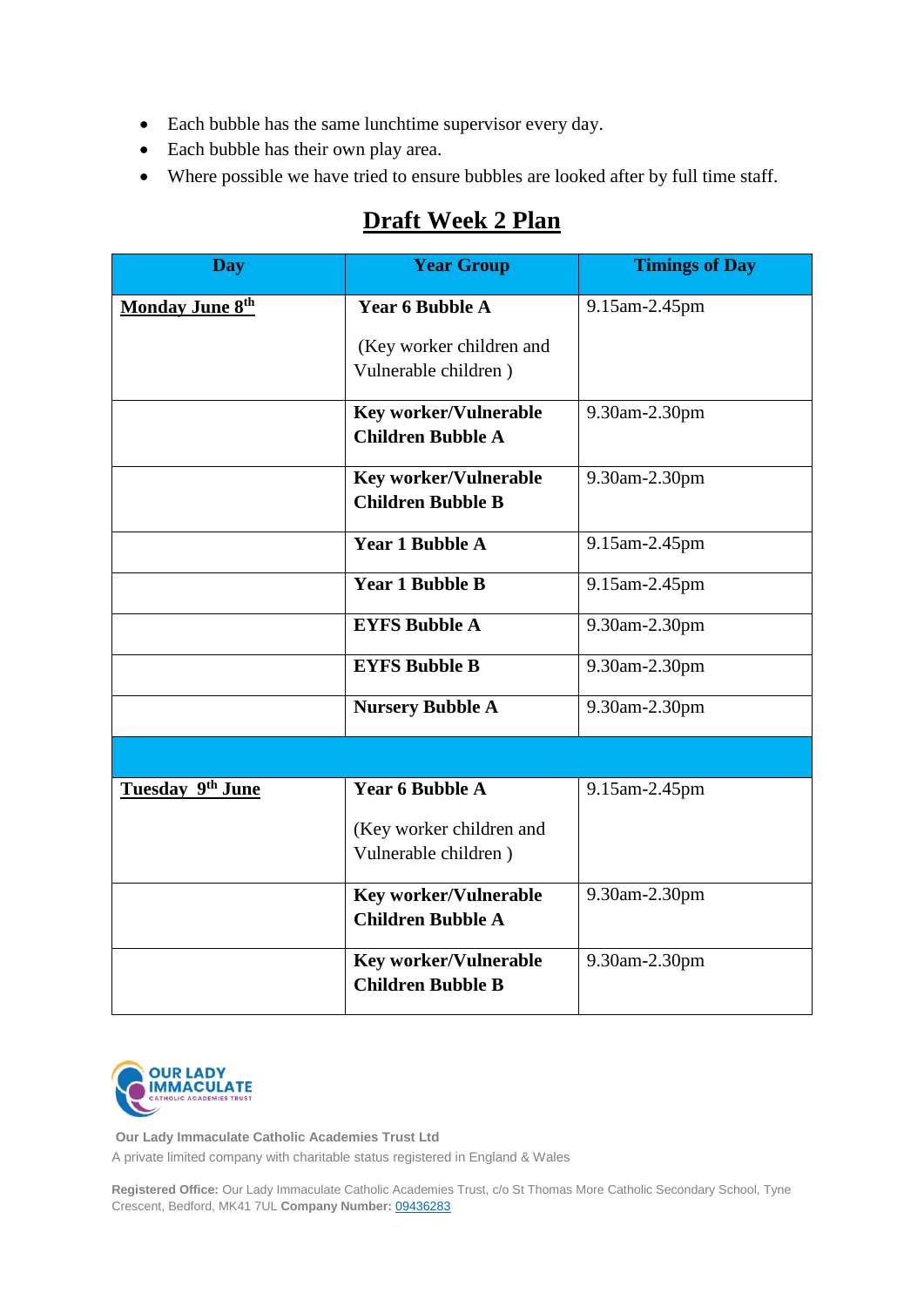|                           | <b>Year 1 Bubble A</b>                                   | 9.15am-2.45pm |
|---------------------------|----------------------------------------------------------|---------------|
|                           | <b>Year 1 Bubble B</b>                                   | 9.15am-2.45pm |
|                           | <b>EYFS Bubble A</b>                                     | 9.30am-2.30pm |
|                           | <b>EYFS Bubble B</b>                                     | 9.30am-2.30pm |
|                           | <b>Nursery Bubble A</b>                                  | 9.30am-2.30pm |
|                           |                                                          |               |
| <b>Wednesday 9th June</b> | <b>Year 6 Bubble A</b>                                   | 9.15am-2.45pm |
|                           | (Key worker children and<br>Vulnerable children)         |               |
|                           | <b>Key worker/Vulnerable</b><br><b>Children Bubble A</b> | 9.30am-2.30pm |
|                           | <b>Key worker/Vulnerable</b><br><b>Children Bubble B</b> | 9.30am-2.30pm |
|                           | <b>Year 1 Bubble A</b>                                   | 9.15am-2.45pm |
|                           | <b>Year 1 Bubble B</b>                                   | 9.15am-2.45pm |
|                           | <b>EYFS Bubble A</b>                                     | 9.30am-2.30pm |
|                           | <b>EYFS Bubble B</b>                                     | 9.30am-2.30pm |
|                           | <b>Nursery Bubble A</b>                                  | 9.30am-2.30pm |
|                           |                                                          |               |
| Thursday 9th June         | <b>Year 6 Bubble A</b>                                   | 9.15am-2.45pm |
|                           | (Key worker children and<br>Vulnerable children)         |               |
|                           | <b>Key worker/Vulnerable</b><br><b>Children Bubble A</b> | 9.30am-2.30pm |



**Our Lady Immaculate Catholic Academies Trust Ltd** A private limited company with charitable status registered in England & Wales